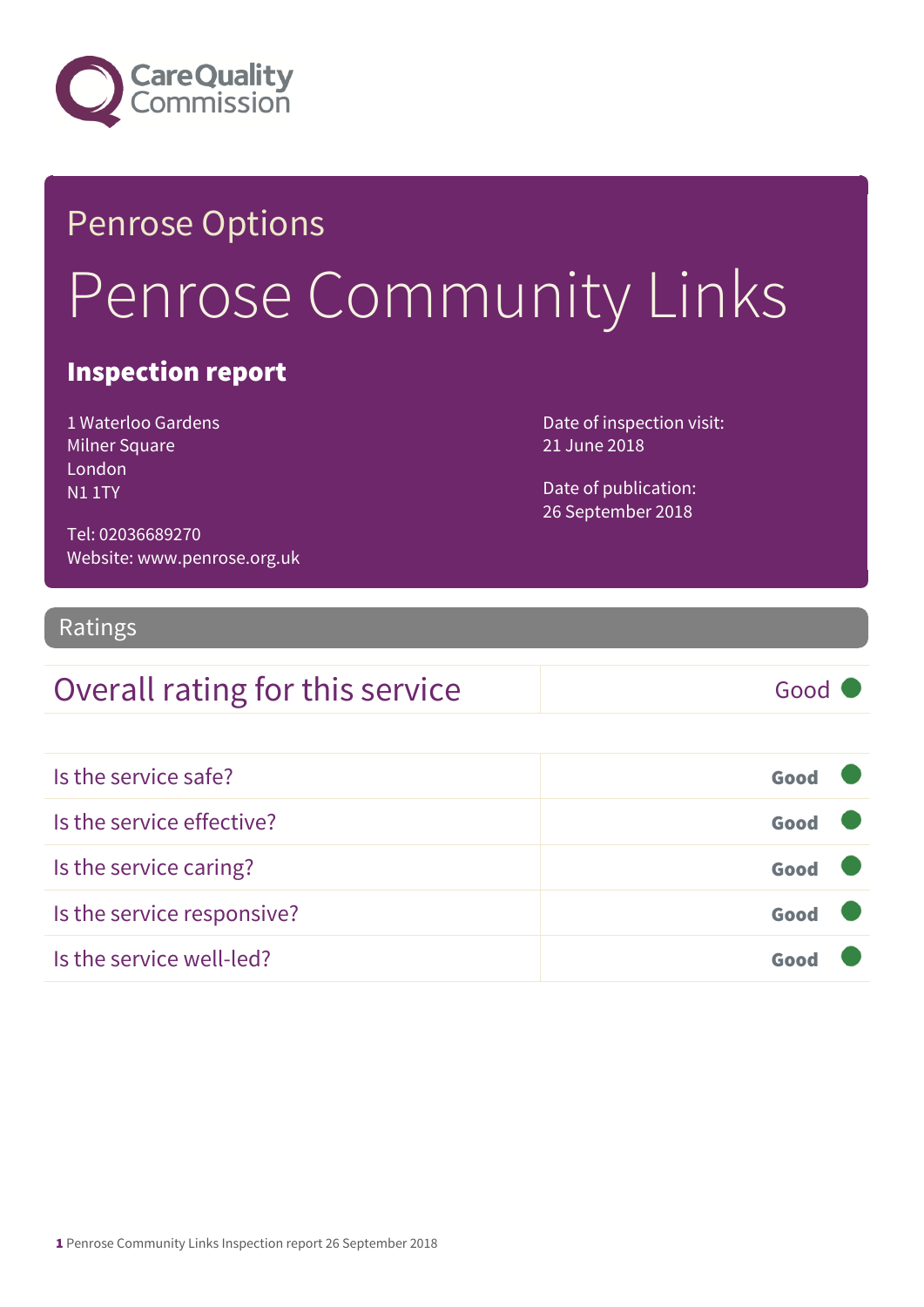#### Overall summary

Penrose Community Links is a local charity based in Islington for adults with predominantly mental health needs and some people also living with a learning disability. The provider operates community based outreach, advice and support service as well as the domiciliary care agency. The domiciliary care service currently provides support to four people who receive support with their personal care and is aiming to expand this service. CQC only inspects the service being received by people provided with 'personal care'; help with tasks related to personal hygiene and eating. Where they do we also consider any wider social care provided.

This was the first inspection of the service since initial registration in June 2017.

Medicines were managed safely. However, staff were not initialling medicines records but using a tick and not their initials when confirming they had prompted a person to take their medicines. Guidance is available about how to record on medicines administration records and CQC refers to the guidance issued by the Royal Pharmaceutical Society about how medicines assistance should be recorded by staff. The registered manager informed us that this would change and we have confidence that this change will take place.

Support workers were well trained although support through supervision was not taking place as frequently as outlined with the providers own stated policy.

There was a registered manager in place at the time of the inspection. A registered manager is a person who has registered with the Care Quality Commission to manage the service. Like registered providers, they are 'registered persons'. Registered persons have legal responsibility for meeting the requirements in the Health and Social Care Act 2008 and associated Regulations about how the service is run.

People were kept safe from harm and staff were provided with training and guidance to maintain people's safety. Risks to people were assessed and action was taken to minimise potential risks.

People were supported to have choice and control of their lives and staff supported people in the least restrictive way possible. The policies and systems in the service supported this practice.

People's dignity and privacy was respected. People's independence was promoted and people were supported to do as much for themselves as possible. People were given information on how to make a complaint and staff supported people to use advocacy services if they wanted to.

People who used the service had support needs around their activities of daily life and engaging in the community. The service provided varying amounts of support to people with personal physical care and helped one person to take their medicines. Information contained within the four care plans we looked showed that people's support needs were made clear and were acted upon.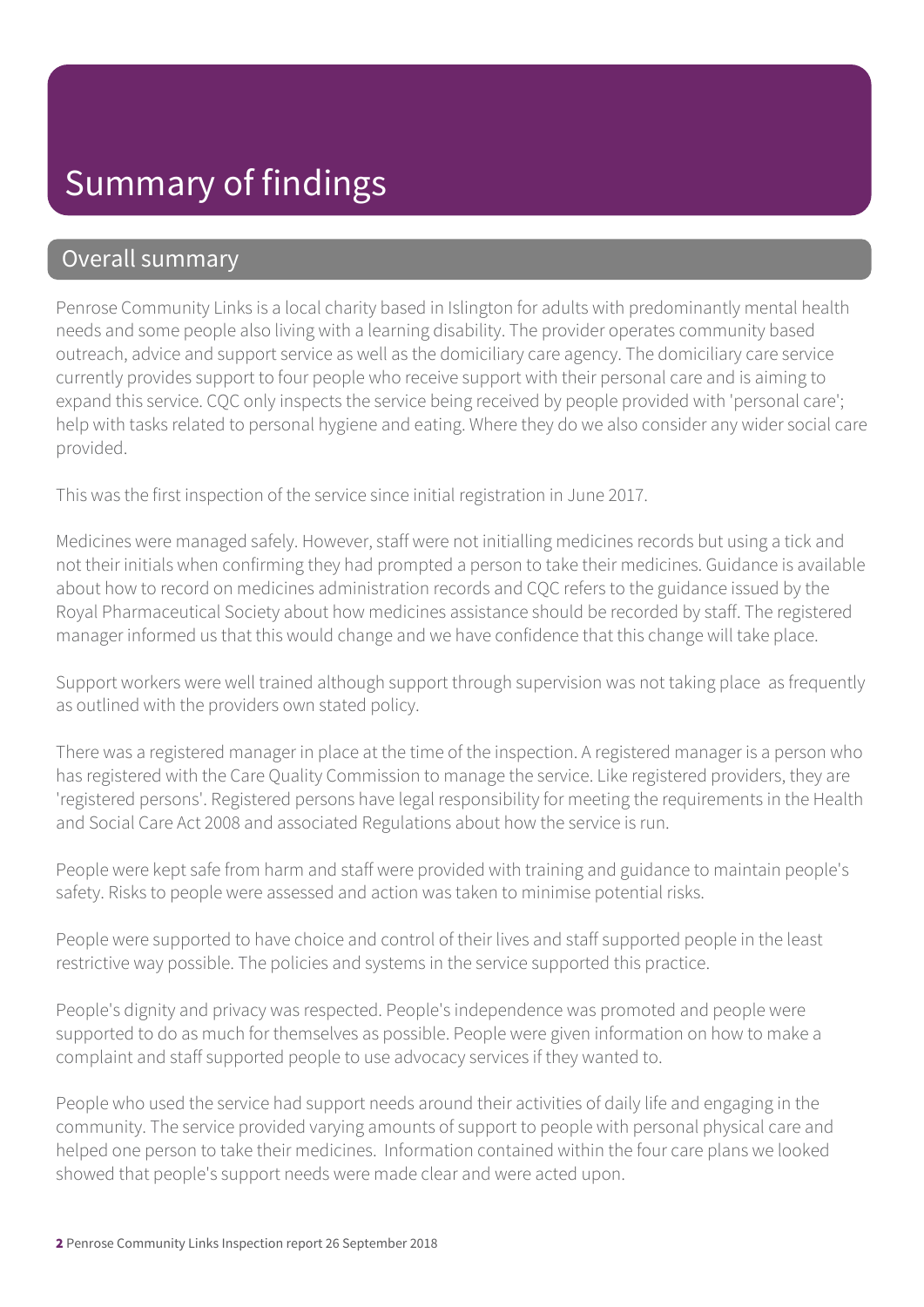The registered manager, carried out regular audits of the service including care plans and risk assessments and used these as a means of maintaining high quality care. Any action that was required was taken. The provider was open and transparent in the way that they communicated with people.

Further information is in the detailed findings below.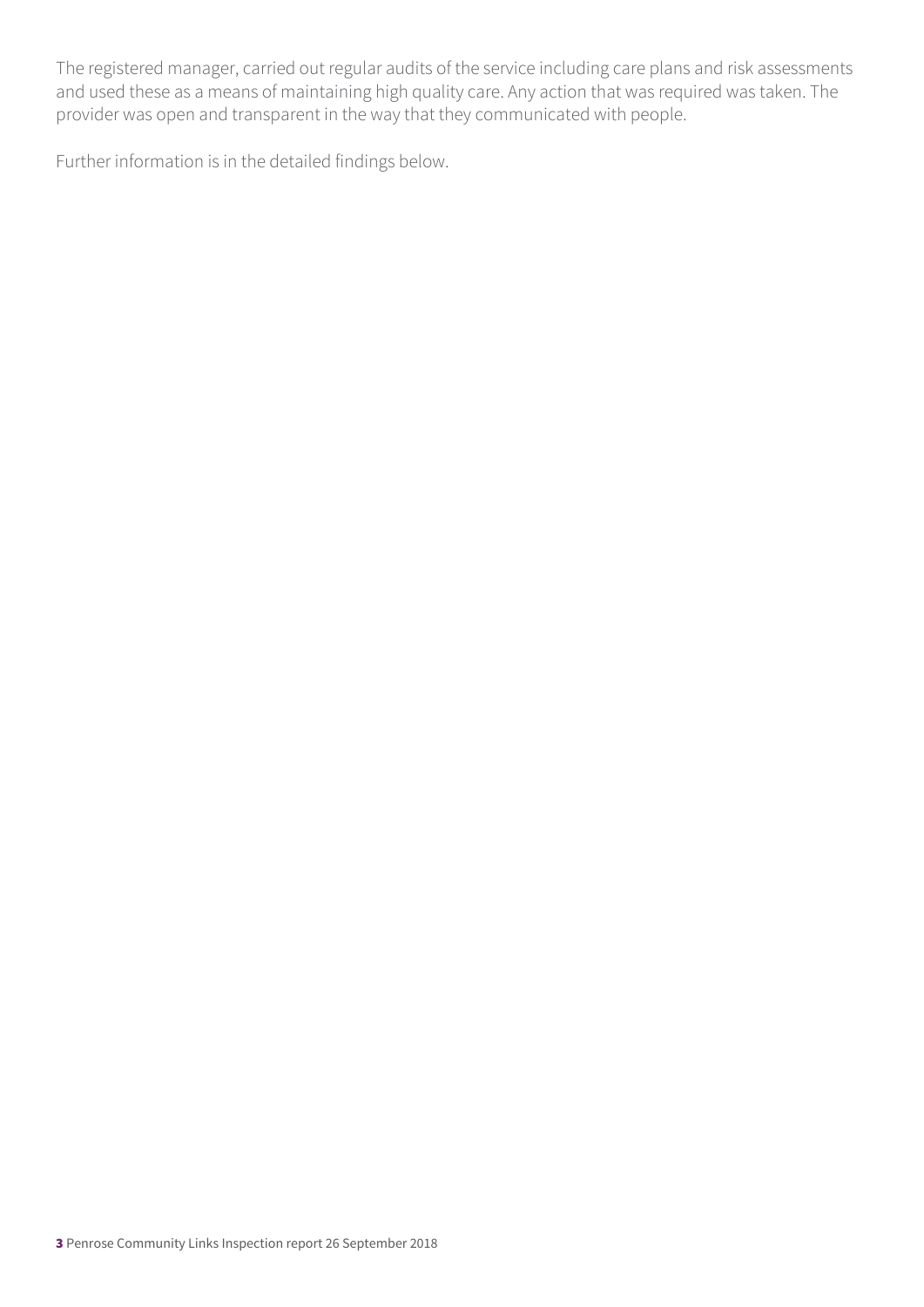#### The five questions we ask about services and what we found

We always ask the following five questions of services.

#### Is the service safe? Good

The service was safe. Background checks, including DBS, references and employment history were checked to make sure that staff were appropriate to support people.

The staff assessed people's individual risks associated with their care to mitigate or reduce risk and to ensure people's safety.

Support workers were trained in keeping people safe from harm and were provided with guidance about how to report any suspected signs of abuse to ensure people's safety.

Medicine administration was managed in a safe way, with the exception that there was consideration needed to how medicines administration was signed for by staff.

#### Is the service effective? Good

The service was effective. Staff were participating in supervision. The registered manager accepted this was not fully in line with the providers own policy of at least six times a year for all staff.

There was clear knowledge about how to assess and monitor people's capacity to make decisions about their own care and support, there was evidence that people had consented to the care provided.

Support workers received an induction when they started work with the service which included training about any specific support individual people may require.

People were pro-actively supported with their dietary and nutritional support needs by the service. Staff supported people to access community based healthcare.

#### Is the service caring? The service caring of the service care  $\sim$  Good

The service was caring. People were treated with respect and staff maintained privacy and dignity.

People were encouraged to have input into their care and their views were respected. We were informed by people that support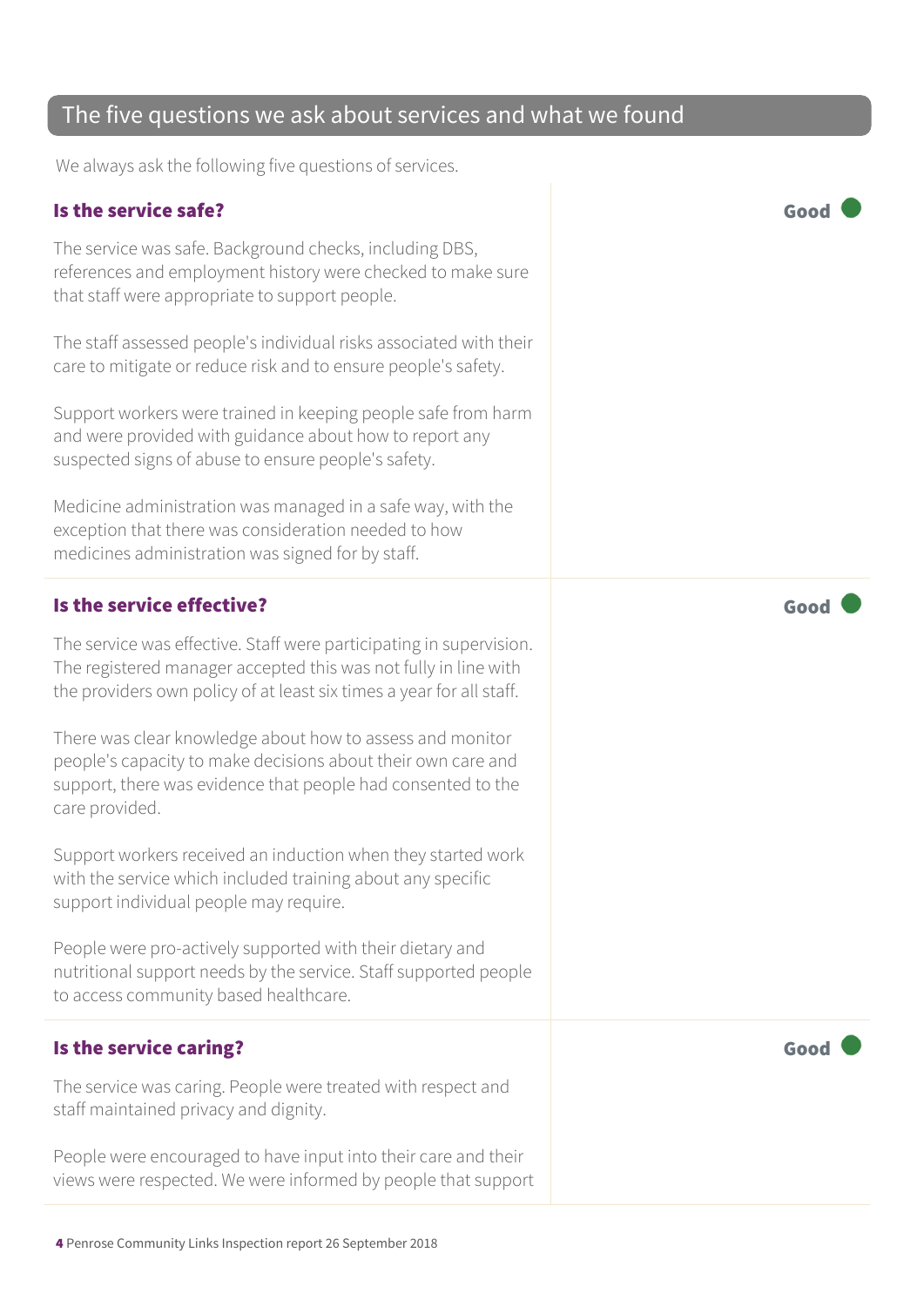| workers staff treated them well.                                                                                                                                   |      |
|--------------------------------------------------------------------------------------------------------------------------------------------------------------------|------|
| Is the service responsive?                                                                                                                                         | Good |
| The service was responsive. People's care needs were assessed<br>and care needs were kept under review with any changes being<br>responded to.                     |      |
| A complaints policy was available and was given to people.<br>People were supported as required to raise questions they had<br>with the provider and their staff.  |      |
| The service focused on ensuring that people's rights were<br>respected and protected.                                                                              |      |
| Is the service well-led?                                                                                                                                           | Good |
| The service was well led. The provider had effective systems in<br>place for monitoring the standard of day to day care and learning<br>from events that occurred. |      |
| The registered manager could show us how they sought people's<br>views and checks they had in place to keep the quality of the<br>service under review.            |      |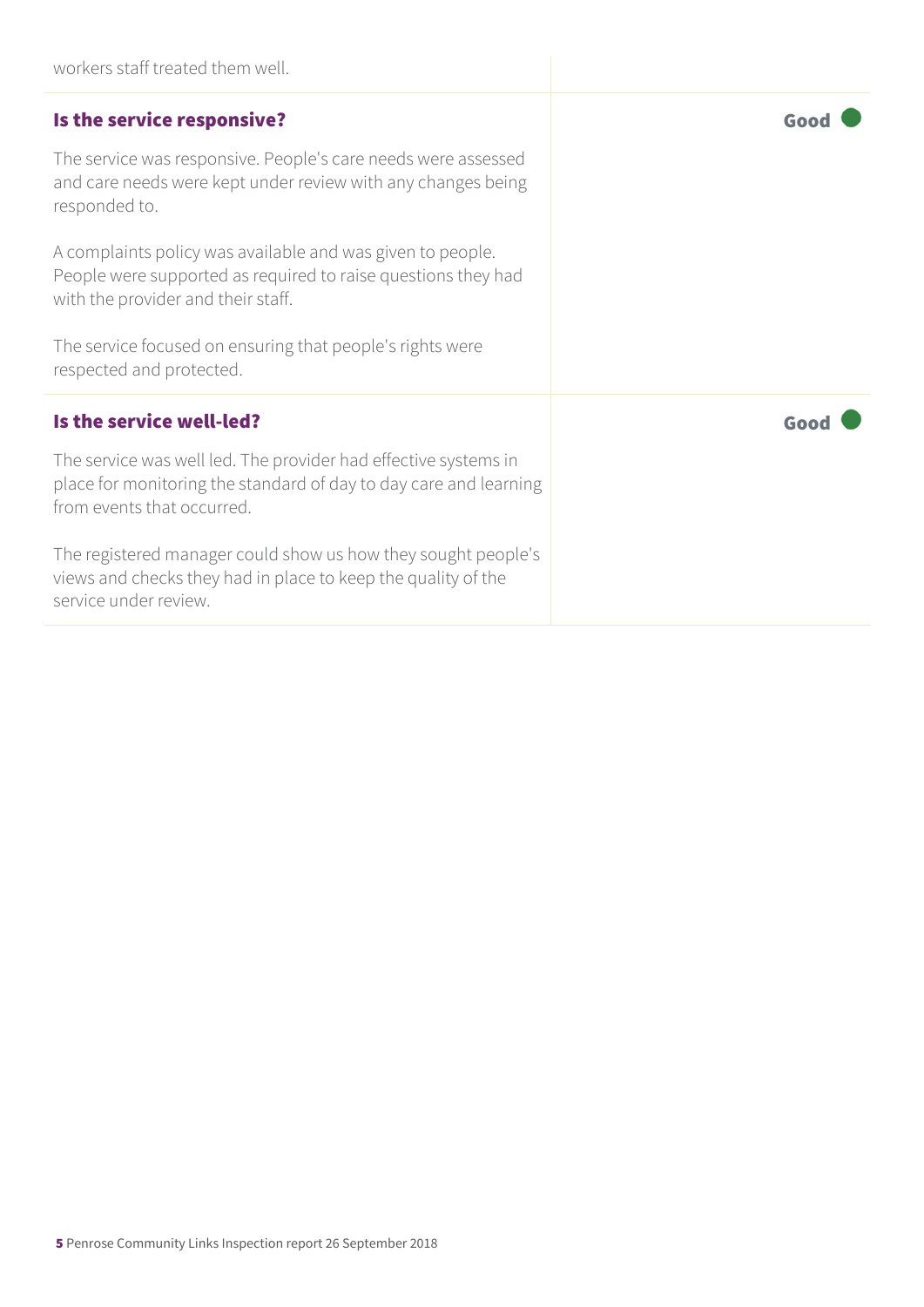

## Penrose Community Links Detailed findings

### Background to this inspection

We carried out this inspection under Section 60 of the Health and Social Care Act 2008 as part of our regulatory functions. This inspection was planned to check whether the provider is meeting the legal requirements and regulations associated with the Health and Social Care Act 2008, to look at the overall quality of the service, and to provide a rating for the service under the Care Act 2014.

The provider was given short notice of this inspection because the location provided a domiciliary care service. We carried out a visit to the service on 21 June 2018. This inspection was carried out by one inspector and an expert by experience made telephone calls to people using the service. An expert by experience is a person who has personal experience of using or caring for someone who uses care services.

We looked at any notifications and other communication that we had received and during our inspection we spoke with two of the four people using the service. We also contacted seven support workers, including bank and agency staff, to request feedback but did not receive any responses on this occasion. We did, however, speak with the registered manager of the service. .

We gathered evidence of people's experiences of the service by conversations we had with people and reviewing other communication that the service had with these people.

As part of this inspection we reviewed four people's care plans and care records. We looked at the recruitment training and supervision records for four of the permanent staff team. We reviewed other records such as complaints information, quality monitoring and audit information.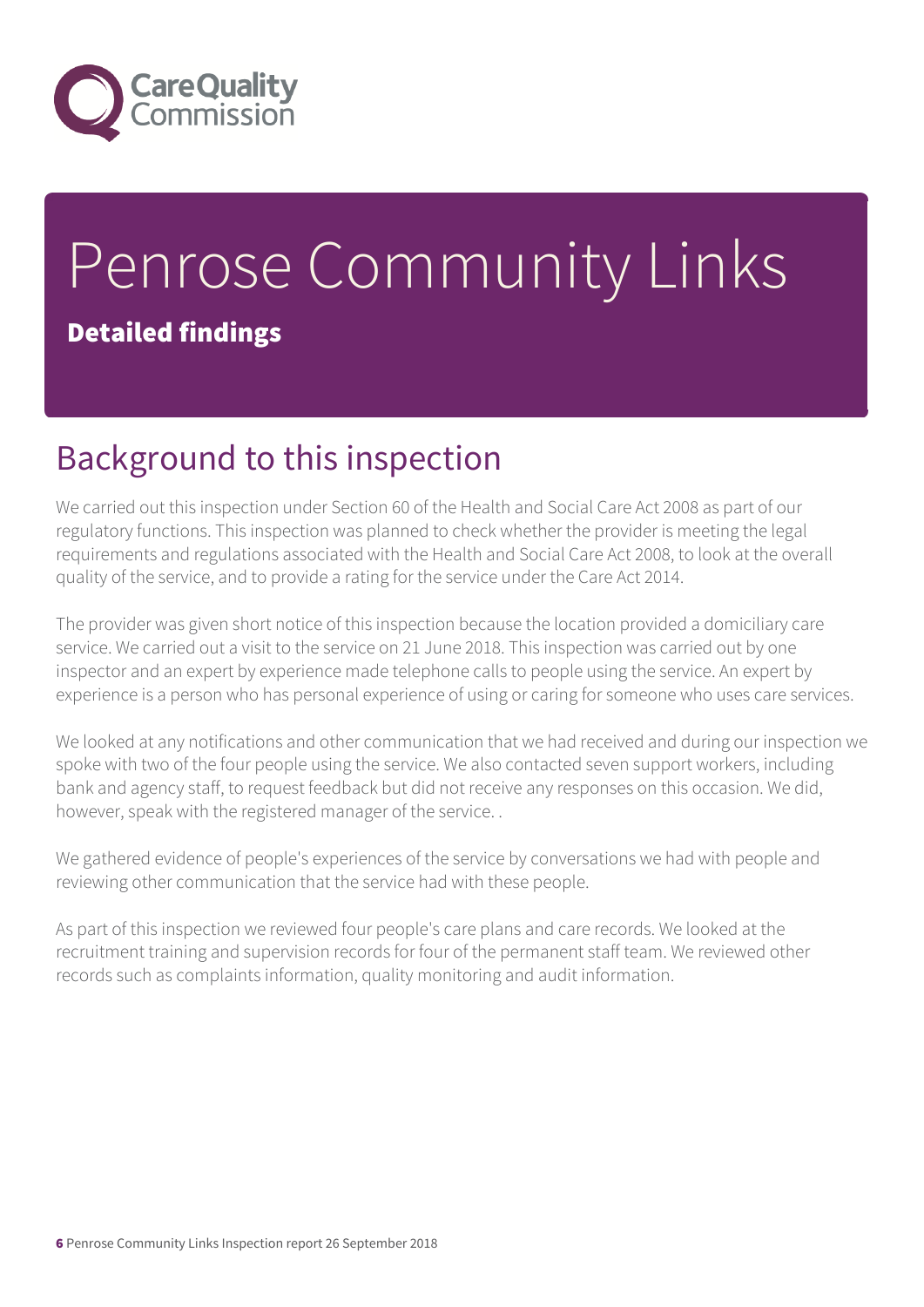### Our findings

A person using the service told us "I don't have my family involved in my care. I guess they share information [with other professionals] about me if it is relevant to my needs." Another person said "We discuss how to keep me safe. I'm not in any danger. I'm disciplined at taking my medicines myself as I made a mistake once before."

The service did well at keeping people safe from avoidable harm or abuse. The provider's policy, training for support workers and knowledge of working with people promoted this. No concerns had been raised about people coming to harm.

Risks assessments were carried out which related to the activities and support each person was assisted with and these showed that risks were considered and were kept under regular review.

Support workers were matched to provide support for specific people who had experience of support for people with mental health difficulties and behavioural support issues. The support ranged from assisting with aspects of personal care, maintaining independence in daily living as well as recreational and other activities.

The provider operated safe recruitment procedures and we verified this by checking the employment records for nine staff (including agency staff). The provider verified that agency staff had undergone the necessary background checks via their agency before they were permitted to support people. Background checks were undertaken in respect of staff the provider directly employed, including immigration status, criminal records, employment history and verification of references. The provider did not permit anyone to work with people until these checks had been undertaken and verified.

The provider's medicines policy covered different types of medicine administration and the procedure for obtaining people's agreement to be supported to take medicines. The recording of medicines administration was unclear. One person required prompting (reminding) to take their medicines and we found that this had been agreed. There were medication administration records in place which showed the details of the medicine taken and time of day to be taken. Although staff were not physically assisting the person to take their medicines, the fact that the person was reminded to do so still means that support workers were involved in assisting the person to manage their medicines safely.

The medicines administration records we viewed were not initialled by the staff but the letter "A" was written to state that staff had prompted the person to take their medicines. The registered manager informed us that, in light of our findings, the way that staff recorded would be changed. There is guidance available about how to record the support provided by staff, and who has provided the support. As an example, CQC refer to the guidance published by the Royal Pharmaceutical Society in 2007. This guidance entitled "The Handling of medicines in social care" states "From your records, anyone should be able to understand exactly what you, the care worker has done and be able to account for all of the medicines you have managed for an individual. The service provider needs to decide on the way in which a care service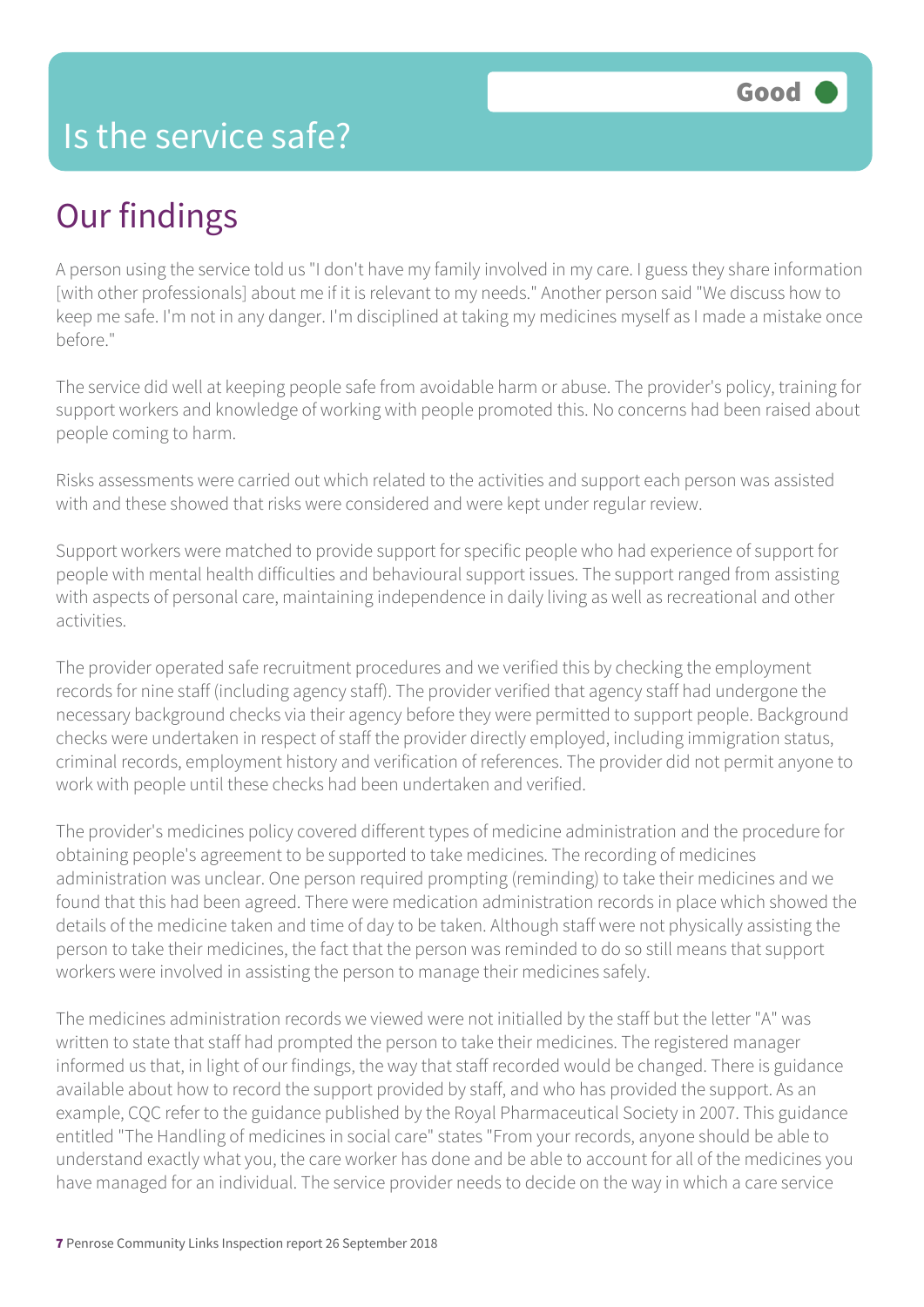keeps records. Whatever format is chosen, the records must be complete, legible, up to date, written in ink, dated and signed to show who has made the record."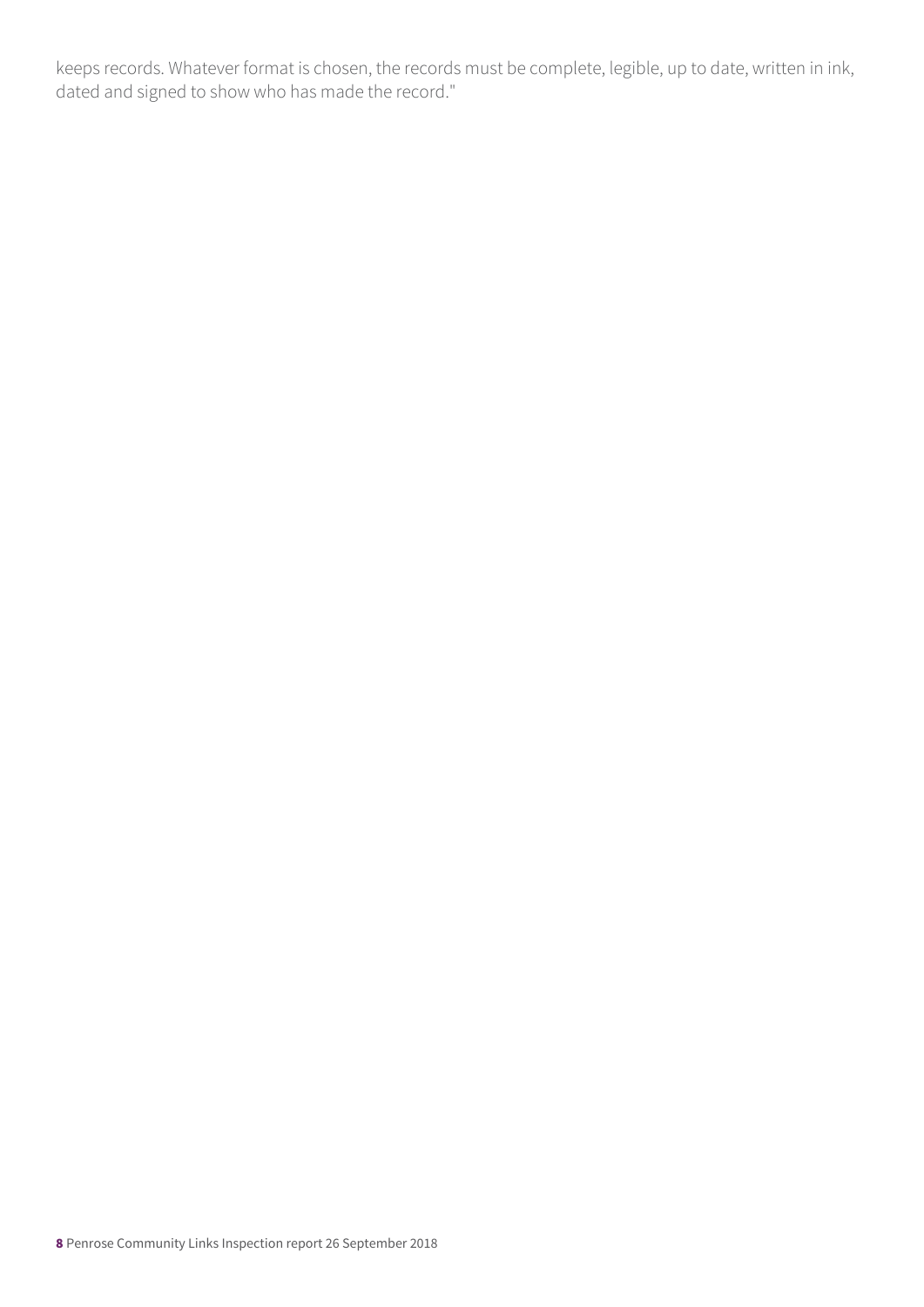### Is the service effective?

### Our findings

People using the service told us "The staff are great, I cannot fault them" and "I can make decisions for myself." They also said "My healthcare needs are met. If I ever need a GP or ambulance then they [staff] sort that out for me."

Care staff had been employed for different lengths of time in the last six months. Staff were participating in supervision. However, the registered manager acknowledged that action was needed to ensure staff supervision achieved the frequency of every 8 weeks, or at least six times a year, that was set out in the provider's own policy. We acknowledge that this had already been recognised by the provider as needing action and have confidence that the necessary improvements to supervision will take place.

An induction programme was provided which covered core skills in line with the Care Certificate. These were common standards used for inducting staff into care services and ensuring they had the necessary core skills to carry out their duties using 15 core standards. Almost all permanent staff had either a national vocational qualification, or other health and social care qualification, although the induction was still applicable to all staff. This included the values and aims of the service and pro-actively encouraged staff to reflect on their skills and knowledge and engage in continuous learning. Other training had begun, most specifically around mental health awareness, however, due to staff being newly in post this had yet to be completed for all staff.

No support workers had yet had an appraisal as they had not been employed for a year or more. The registered manager informed us these were going to take place in due course.

People who lacked mental capacity to consent to arrangements for necessary care or treatment can only be deprived of their liberty when this was in their best interests and legally authorised under the Mental Capacity Act 2005 (MCA). The procedures for this in care homes and hospitals are called the Deprivation of Liberty Safeguards (DoLS), however, DoLS does not apply in a service of this kind.

We looked at the care plans for all four people using the service and found that consent to care was requested and obtained for all. Each person using the service could provide consent for themselves about the care planning and support needs

The registered manager informed us that people who used the service were supported by support workers to maintain good health and most specifically good mental health. The service offered advice and support to people to address their health and access to healthcare services. Staff reported any concerns and supported people to raise health care concerns to the appropriate health and social care professionals involved. As an example of this we looked at the positive action that had been taken when a person had experienced difficulties with their health recently that required them to spend time in hospital. The person had recently returned home and required more support as they continued their recovery which the agency was able to provide quite readily.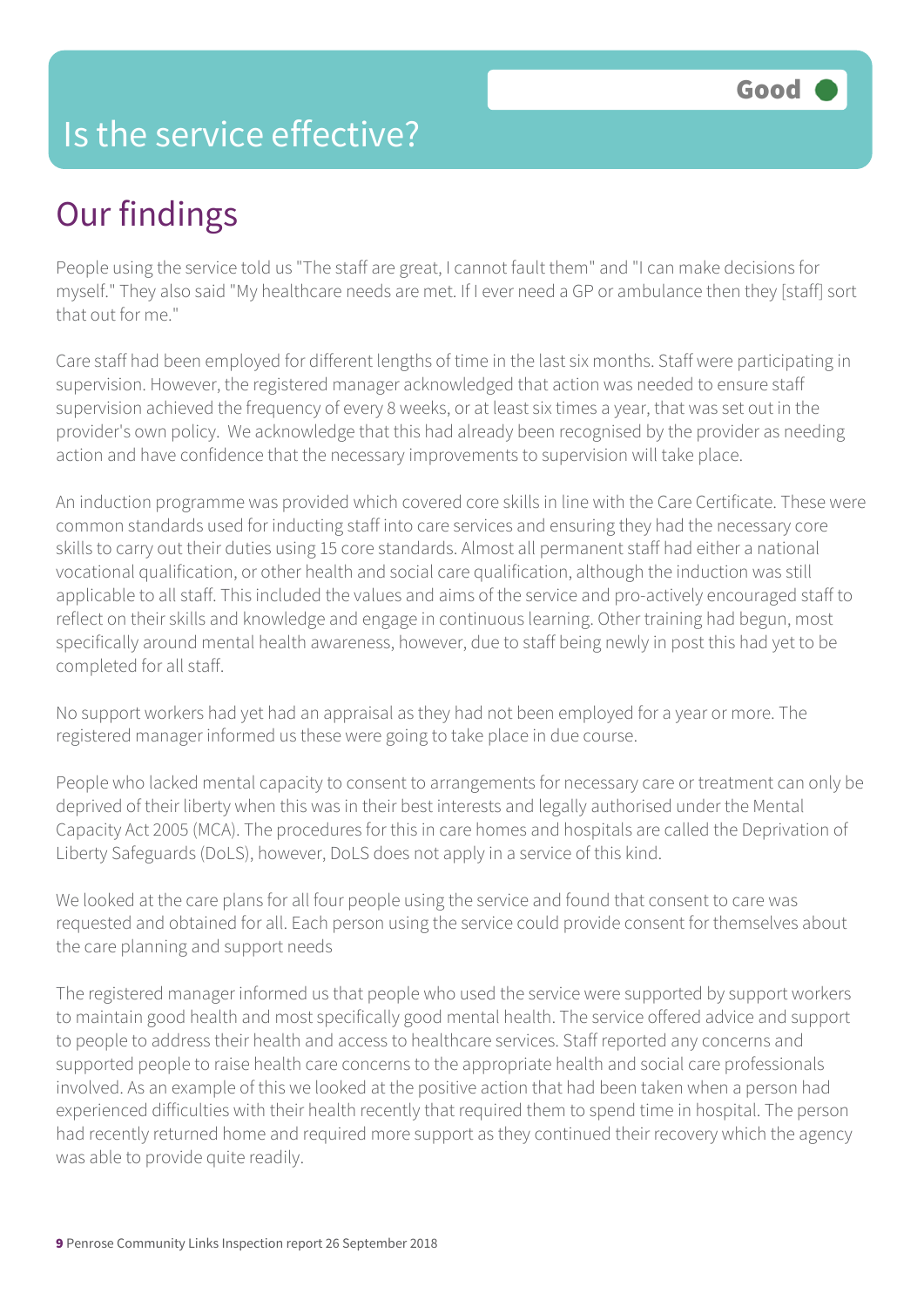### Our findings

A person using the service told us "The staff are caring. In addition to helping me get ready for the day they will come shopping with me and they will chat with me." Another person said "They [staff] are caring. They are very professional and always try to empathise."

Support plans were person centred, meaning that they were written in a way that focused on the person and not only their support needs. These plans described how support should be provided to each person. There were instructions for support workers, which we discussed with the registered manager, about how to encourage people to be as fully engaged with making decisions and choices and to take the lead in controlling their own support.

Support plans included information about people's cultural and religious heritage, daily activities, included leisure time activities, communication and guidance about how support should be provided. We asked people using the service if they had been involved in decisions about care planning and if they had seen their care plan, understood it and been allowed to sign to agree the plan. A person using the service told us "I am involved in the planning of my care. If I have questions I ask them and they answer, we do a review every six months or so." Another person also told us they are involved in planning their care but would like to be more involved. They did not wish to tell us on this occasion about how they would like more involvement. We did, however, point this request out to the registered manager. A person using the service told us when we asked about if their privacy and dignity were respected that "They're good in that way."

We asked about how the service worked with people who identify themselves as lesbian, gay, bisexual or transgendered (LGBT). The registered manager informed us, and we saw evidence, that the provider had detailed guidance and training for support workers about working with people who identified as LGBT. The provider's policies demonstrated a commitment to acknowledging and respecting people as individuals and that this was each person's human right. The provider recognised that people using the service had experienced discrimination, not least from living with a mental illness and the reaction they had experienced from other members of society about this. Maintaining positive personal image was a part of this, as an example, one person had spent a long time in hospital and part of the support provided was about personal appearance and maintaining their dignity. Although most people were largely independent this practical and emotional support was a significant part of the work that the service engaged people with.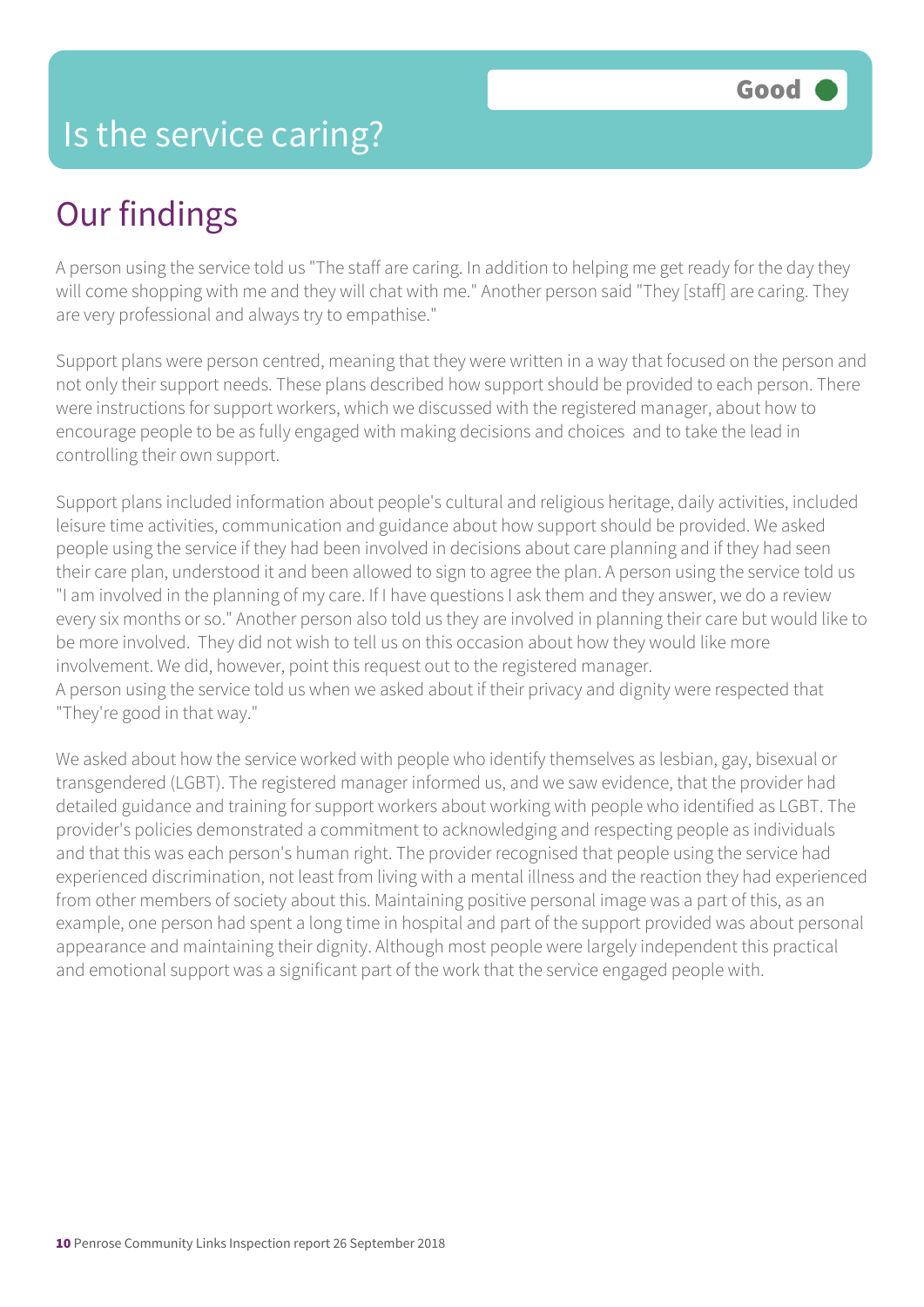#### Is the service responsive?

### Our findings

A person using the service told us "I get support if I need it, but I am very independent. They [staff] tend to take a backward step and let me get on with it."

The four care plans we looked at demonstrated that support was planned in detail and was responsive to people's needs. Apart from daily living tasks, staff also assisted people to take part in activities. We looked at some care plans which described educational and employment activities as well as leisure time pursuits. People were encouraged to set new goals for improving their independence, for example, a person was working to improve the way they managed their money and minimise the risk of making mistakes when paying for things in shops.

The service provided only a small amount of assistance to people to manage their personal physical care needs. Most people could usually manage this independently without much help. However, we also noted that where people did require this assistance the service was clear about how this should be provided and what support workers should do if changes were needed. We saw a very recent example where someone's care needs had changed significantly due to ill health and additional support was quickly put into place in response to this.

People using the service told us "They [support workers] do listen to me. That's part of their job and they are very nice" and "I would complain to my consultant and Nurse. I am very happy with the people around me right now."

There was a Service User guide and information was made available about to make a complaint. Access to advocacy services were also supported, not least where people did not have family members who could act in that role. We looked at the record of complaints and found that comments and complaints made were discussed at two weekly managers meeting. These were also reviewed by the providers in house compliance manager and any action or points of learning were considered. The service took complaints seriously and had systems in place to review complaints and to act to respond and to any learning points that may be derived from them, for example how information was shared with people.

The service did not specialise in providing end of life care although did support a person who was using community based palliative care services. The service was working effectively with other professionals supporting the person and communicated regularly about the person's continuing needs.